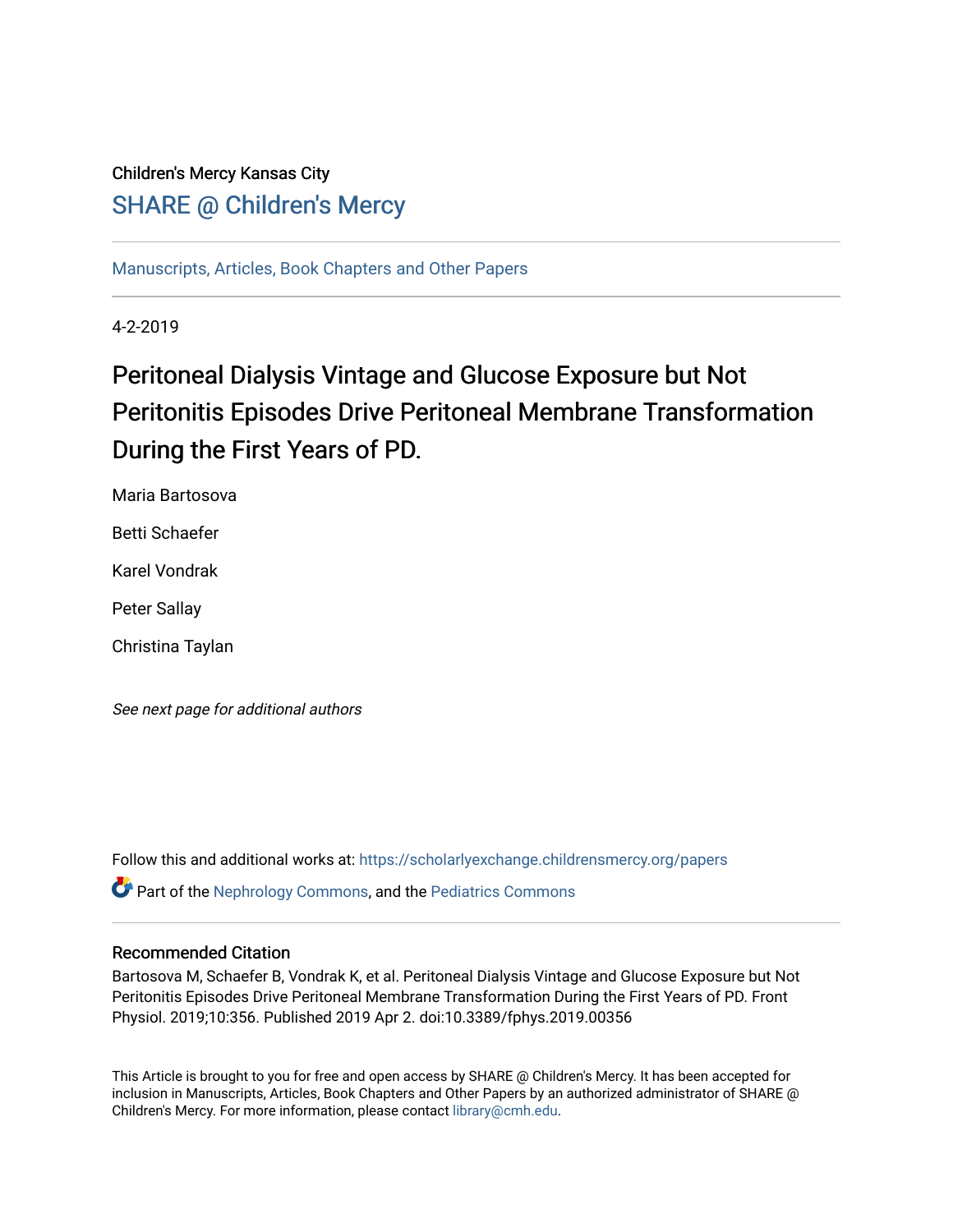## Creator(s)

Maria Bartosova, Betti Schaefer, Karel Vondrak, Peter Sallay, Christina Taylan, Rimante Cerkauskiene, Maria Dzierzega, Gordana Milosevski-Lomic, Rainer Büscher, Ariane Zaloszyc, Philipp Romero, Felix Lasitschka, Bradley A. Warady, Franz Schaefer, Akos Ujszaszi, and Claus Peter Schmitt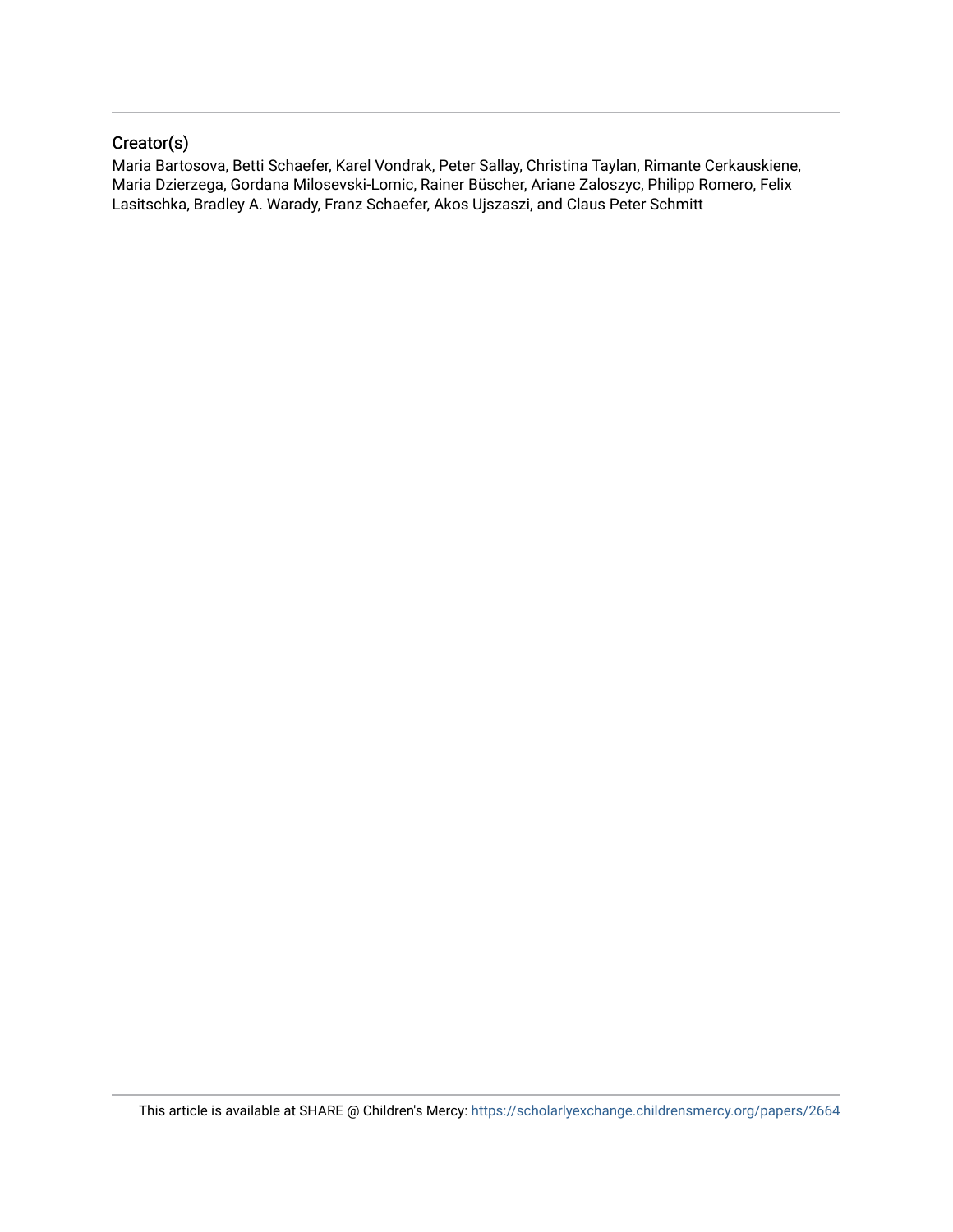



# Peritoneal Dialysis Vintage and Glucose Exposure but Not Peritonitis [Episodes Drive Peritoneal Membrane](https://www.frontiersin.org/articles/10.3389/fphys.2019.00356/full) Transformation During the First Years of PD

[Maria Bartosova](http://loop.frontiersin.org/people/596204/overview)11, [Betti Schaefer](http://loop.frontiersin.org/people/631495/overview)11, Karel Vondrak<sup>2</sup>, Peter Sallay<sup>3</sup>, Christina Taylan<sup>4</sup>, [Rimante Cerkauskiene](http://loop.frontiersin.org/people/708041/overview)<sup>5</sup>, Maria Dzierzega<sup>6</sup>, Gordana Milosevski-Lomic<sup>7</sup>, [Rainer Büscher](http://loop.frontiersin.org/people/141617/overview)<sup>s</sup>, Ariane Zaloszyc<sup>s</sup>, Philipp Romero10, Felix Lasitschka11, Bradley A. Warady<sup>12</sup>, [Franz Schaefer](http://loop.frontiersin.org/people/139331/overview)<sup>1</sup>, Akos Ujszaszi<sup>13</sup> and Claus Peter Schmitt<sup>1</sup>\*

#### **OPEN ACCESS**

#### Edited by:

Janusz Witowski, Poznan University of Medical Sciences, Poland

#### Reviewed by:

Peter Margetts, McMaster University, Canada Dirk Struijk, Academic Medical Center (AMC), **Netherlands** 

#### \*Correspondence:

Claus Peter Schmitt [clauspeter.schmitt@](mailto:clauspeter.schmitt@med.uni-heidelberg.de) [med.uni-heidelberg.de](mailto:clauspeter.schmitt@med.uni-heidelberg.de)

†These authors have contributed equally to this work

#### Specialty section:

This article was submitted to Integrative Physiology, a section of the journal Frontiers in Physiology

Received: 07 January 2019 Accepted: 14 March 2019 Published: 02 April 2019

#### Citation:

Bartosova M, Schaefer B, Vondrak K, Sallay P, Taylan C, Cerkauskiene R, Dzierzega M, Milosevski-Lomic G, Büscher R, Zaloszyc A, Romero P, Lasitschka F, Warady BA, Schaefer F, Ujszaszi A and Schmitt CP (2019) Peritoneal Dialysis Vintage and Glucose Exposure but Not Peritonitis Episodes Drive Peritoneal Membrane Transformation During the First Years of PD. Front. Physiol. 10:356. doi: [10.3389/fphys.2019.00356](https://doi.org/10.3389/fphys.2019.00356) <sup>1</sup> Center for Pediatric and Adolescent Medicine, University Hospital Heidelberg, Heidelberg, Germany, <sup>2</sup> Department of Pediatrics, Motol University Hospital, Prague, Czechia, <sup>3</sup> 1st Department of Pediatrics, Semmelweis University, Budapest, Hungary, <sup>4</sup> Pediatric Nephrology, Children's and Adolescent's Hospital, University Hospital of Cologne, Cologne, Germany, <sup>5</sup> Children's Clinic, Faculty of Medicine, Vilnius University, Vilnius, Lithuania, <sup>6</sup> Department of Pediatric Emergency, Medicine University Hospital, Polish-American Institute of Pediatrics, Jagiellonian University Medical College, Krakow, Poland, <sup>7</sup> Nephrology Department, University Children's Hospital, Belgrade, Serbia, <sup>8</sup> Pediatric Nephrology, University Children's Hospital, Essen, Germany, <sup>9</sup> Department of Pediatrics 1, Strasbourg University Hospital, Strasbourg, France, <sup>10</sup> Division of Pediatric Surgery, Department of General, Visceral and Transplantation Surgery, University Hospital Heidelberg, Heidelberg, Germany, <sup>11</sup> Department of General Pathology, Institute of Pathology, University Hospital Heidelberg, Heidelberg, Germany, <sup>12</sup> Children's Mercy Kansas City, Kansas City, MO, United States, <sup>13</sup> Division of Nephrology, University Hospital Heidelberg, Heidelberg, Germany

The impact of peritoneal dialysis (PD) associated peritonitis on peritoneal membrane integrity is incompletely understood. Children are particularly suited to address this question, since they are largely devoid of preexisting tissue damage and life-style related alterations. Within the International Peritoneal Biobank, 85 standardized parietal peritoneal tissue samples were obtained from 82 children on neutral pH PD fluids with low glucose degradation product (GDP) content. 37 patients had a history of peritonitis and 16 of the 37 had two or more episodes. Time interval between tissue sampling and the last peritonitis episode was 9 (4, 36) weeks. Tissue specimen underwent digital imaging and molecular analyses. Patients with and without peritonitis were on PD for 21.0 (12.0, 36.0) and 12.8 (7.3, 27.0) months ( $p = 0.053$ ), respectively. They did not differ in anthropometric or histomorphometric parameters [mesothelial coverage, submesothelial fibrosis, blood, and lymphatic vascularization, leukocyte, macrophage and activated fibroblast counts, epithelial-mesenchymal transition (EMT), podoplanin positivity and vasculopathy]. VEGF and TGF-ß induced pSMAD abundance were similar. Similar findings were also obtained after matching for age and PD vintage and a subgroup analysis according to time since last peritonitis  $( $3,  $6, >6$$  months).$ In patients with more than 24 months of PD vintage, submesothelial thickness, vessel number per mmm section length and ASMA fibroblast positivity were higher in patients with peritonitis history; only the difference in ASMA positivity persisted in multivariable analyses. While PD duration and EMT were independently associated with submesothelial thickness, and glucose exposure and EMT with peritoneal vessel density in the combined groups, submesothelial thickness was independently associated with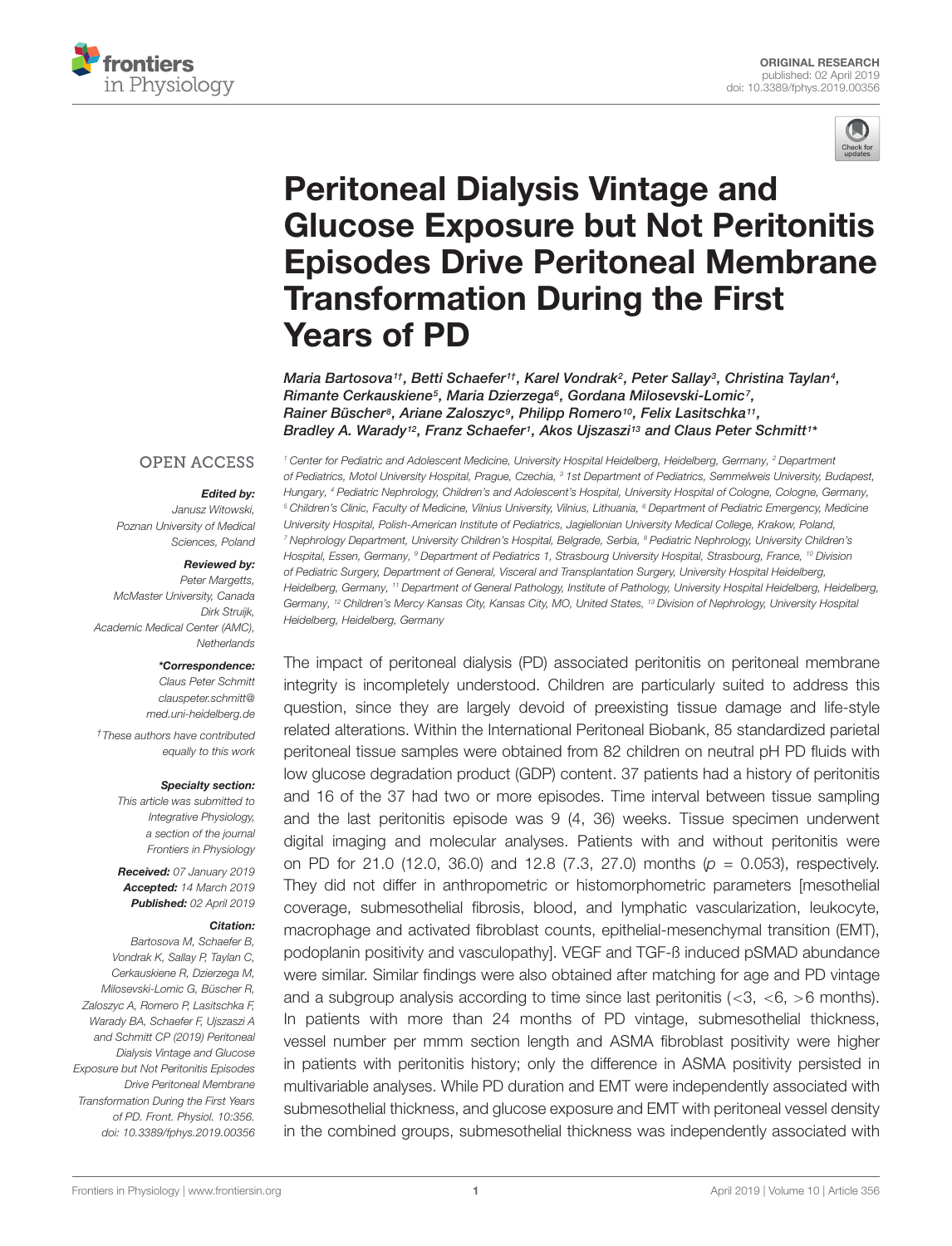EMT in the peritonitis free patients, and with duration of PD in patients with previous peritonitis. This detailed analysis of the peritoneal membrane in pediatric patients on PD with neutral pH, low GDP fluids, does not support the notion of a consistent long-term impact of peritonitis episodes on peritoneal membrane ultrastructure, on inflammatory and fibrotic cell activity and EMT. Peritoneal alterations are mainly driven by PD duration, dialytic glucose exposure, and associated EMT.

#### Keywords: peritoneal dialysis, peritonitis, peritoneal membrane, glucose, glucose degradation products, TGF-ß, VEGF, EMT

## INTRODUCTION

Peritoneal dialysis (PD) provides a cost effective renal replacement therapy independent of a vascular access, greater individual freedom and at least equal patient outcome within the first years of treatment as compared to hemodialysis [\(van de Luijtgaarden et al.,](#page-11-0) [2016\)](#page-11-0). It is the preferred dialysis modality in young children and is increasingly applied in adults [\(Mehrotra et al.,](#page-10-0) [2016\)](#page-10-0). PD fluids, however, expose the peritoneal membrane to glucose concentrations 10– 50 fold above physiological concentrations and depending on the manufacturing process, to high amounts of toxic glucose degradation products (GDP), to lactate and an acidic pH in single chamber PD solutions. With extended exposure, the peritoneum undergoes profound transformation, including progressive mesothelial cell loss, submesothelial fibrosis, angiogenesis, and vasculopathy. At the time of PD failure, submesothelial blood and lymphatic vessel number is increased [\(Williams et al.,](#page-11-1) [2002;](#page-11-1) [Braun et al.,](#page-10-1) [2011\)](#page-10-1). These morphological changes result in a gradual increase in small solute transport rates and loss of ultrafiltration (UF) capacity, requiring exposure to an additional glucose load, which within a vicious circle ultimately results in UF and PD failure [\(Davies et al.,](#page-10-2) [1998,](#page-10-2) [2001\)](#page-10-3).

Separation of the glucose from the buffer compound, lactate or bicarbonate, allowed introduction of neutral pH, low GDP fluids and raised hope to prevent long term deterioration of the peritoneal membrane, based on numerous in vitro and experimental in vivo studies [\(Mortier et al.,](#page-10-4) [2003,](#page-10-4) [2004,](#page-10-5) [2005;](#page-10-6) [Grossin et al.,](#page-10-7) [2006;](#page-10-7) [Rippe,](#page-10-8) [2009;](#page-10-8) [Bajo et al.,](#page-10-9) [2011\)](#page-10-9). Clinical trials revealed higher CA125 effluent concentrations [\(Haas et al.,](#page-10-10) [2003;](#page-10-10) [Szeto et al.,](#page-11-2) [2007\)](#page-11-2), a putative marker of mesothelial cell viability, and lower hyaluronic acid and procollagen peptide concentrations, suggesting improved peritoneal membrane integrity [\(Williams et al.,](#page-11-3) [2004\)](#page-11-3). A recent analysis of the peritoneal membrane in children at the time of PD catheter insertion, as well as while on chronic PD with neutral pH, low GDP PD fluids, however, revealed doubling of peritoneal microvascularisation and endothelial exchange area within a few months of PD initiation. These findings independently predicted small solute transport rates. Submesothelial fibrosis progressed less fast [\(Schaefer et al.,](#page-10-11) [2018\)](#page-10-11). These changes were accompanied by induction of VEGF and TGF-β induced SMAD phosphorylation, by epithelial-mesenchymal transition (EMT), and by inflammatory cell invasion [\(Schaefer et al.,](#page-10-11) [2018\)](#page-10-11). Lymphatic vessel density and podoplanin positivity – markers

of emerging encapsulating peritoneal sclerosis [\(Braun et al.,](#page-10-1) [2011\)](#page-10-1) – remained largely unchanged. These findings raised questions regarding the assumption of significantly improved biocompatibility as reflected by better preservation of peritoneal membrane integrity and transport function, with neutral pH, low GDP fluids [\(Blake,](#page-10-12) [2018\)](#page-10-12). They also emphasized the need for an in-depth analysis of the underlying pathomechanisms, with an ultimate goal of improving PD efficacy and sustainability.

Peritonitis episodes remain a common complication of PD [\(Andreoli et al.,](#page-10-13) [1999;](#page-10-13) [Mehrotra et al.,](#page-10-0) [2016\)](#page-10-0) and have independently been associated with poorer technique and patient survival [\(Davies et al.,](#page-10-14) [1996;](#page-10-14) [Boudville et al.,](#page-10-15) [2012;](#page-10-15) [Ye et al.,](#page-11-4) [2017\)](#page-11-4). In an early study comprising 233 PD patients on acidic, high GDP fluids, single peritonitis episodes had no effect on peritoneal small solute transport and UF, whereas recurrent peritonitis episodes increased the D/P creatinine and reduced the UF capacity. Functional changes correlated with the severity of infection as assessed by the cumulative dialysate leukocyte count [\(Davies et al.,](#page-10-14) [1996\)](#page-10-14). A more recent study with the same fluid type and close monitoring of transport function after the first peritonitis episode suggested recovery of peritoneal small solute transport within 2 weeks post peritonitis, but only subtotal recovery of UF [\(Ates et al.,](#page-10-16) [2000\)](#page-10-16). In a cohort of 137 patients treated with both low and high GDP fluids and 92 patients with a history of a single episode of peritonitis, the latter exhibited significantly and persistently increased small solute transport, and decreased large molecule transport and UF rates [\(van Diepen](#page-11-5) [et al.,](#page-11-5) [2015\)](#page-11-5); subgroup analyses with regard to the PD fluid type were not performed.

Data on the impact of peritonitis on peritoneal membrane ultrastructure are few. In [Di Paolo et al.](#page-10-17) [\(1986\)](#page-10-17) demonstrated peritonitis associated degeneration of the mesothelium and alterations of the connective tissue, which partly resolved within several months of the peritonitis episode. In rodents, acute peritonitis induced loss of mesothelial cells, EMT, and fibrosis [\(Katz et al.,](#page-10-18) [2012;](#page-10-18) [Balogh et al.,](#page-10-19) [2015\)](#page-10-19). Peritoneal overexpression of the inflammatory cytokines interleukin 1-beta and TNF-alpha, which are upregulated earliest in patients with acute peritonitis [\(Zemel et al.,](#page-11-6) [1994\)](#page-11-6), induced VEGF and angiogenesis, increased solute permeability and reduced UF [\(Margetts et al.,](#page-10-20) [2002\)](#page-10-20). We now provide a detailed analysis of the impact of peritonitis episodes on peritoneal membrane integrity, cellular infiltration, EMT, and key cytokine abundance in children treated with neutral pH, low GDP peritoneal dialysis solutions. Children are largely devoid of preexisting comorbidities such as age and life-style related tissue and vascular alterations, mainly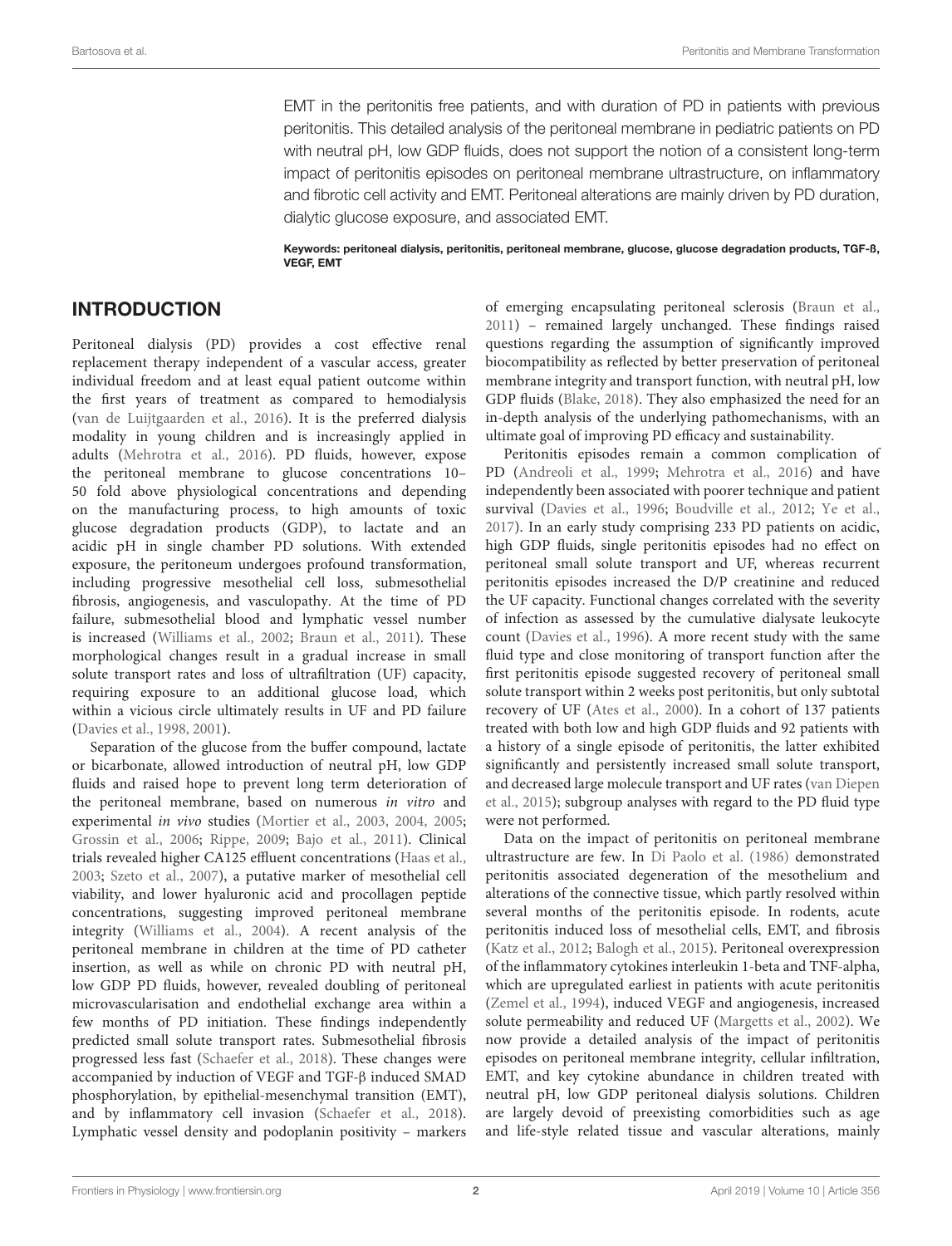suffer from congenital disorders mostly limited to the kidneys and urinary tract [\(Harambat et al.,](#page-10-21) [2012\)](#page-10-21) and therefore are particularly positioned to facilitate the study of PD treatment and peritonitis induced changes of the peritoneum.

# MATERIALS AND METHODS

## Biopsy Sampling

Parietal peritoneal biopsy samples from 25 centers were obtained within the scope of the International Pediatric Peritoneal Biobank study. Sampling followed a standardized protocol as described previously [\(Schaefer et al.,](#page-11-7) [2016\)](#page-11-7). All samples were fixed with needles on cork and instantaneously stored in formalin. After transfer to Heidelberg, parietal tissue samples were embedded in paraffin and underwent immunostaining and digital imaging analysis. Case report forms were provided online via the International Peritoneal Dialysis Network<sup>[1](#page-4-0)</sup> or by mail and entered into the central data base. The protocol was approved by local ethical boards and performed in accordance with the local national Medical Association's professional code of conduct (Landesärztekammer Baden-Württemberg) and the declaration of Helsinki. Oral and written consent was obtained from parents and patients as appropriate. The study was registered at [www.clinicaltrials.gov](http://www.clinicaltrials.gov) (NCT01893710). Between February 2011 and January 2018, 87 parietal peritoneal samples were obtained from 84 children on neutral pH, low GDP PD fluid (45 with pH 7.4 bicarbonate fluid, 15 with pH 7.0 lactate fluid, 24 with pH 7.4 lactate/bicarbonate fluid). The effect of the low GDP PD treatment on peritoneal membrane integrity and function has been published previously [\(Schaefer](#page-10-11) [et al.,](#page-10-11) [2018\)](#page-10-11). This analysis focused on the distinct effects of peritonitis episodes. Three patients underwent a repeat biopsy, 2 of whom had experienced a single episode of peritonitis before the first sampling. These biopsies were included in the present analysis. The median patient age was 5.7 (2.7, 13.5) years, and PD vintage was 16.9 (7.3, 36.0) months. Daily dialytic glucose exposure was calculated from the most recent, stable PD regime. Two patients with candida peritonitis were excluded from the analysis.

### Immunostaining

All specimens underwent hematoxylin-eosin (H&E) and acid fuchsin orange (AFOG) staining according to standard protocols. Immunostaining was performed with the following antibodies: calretinine, podoplanin (D2-40), CD31, CD45, CD68, ASMA (alpha smooth muscle actin), FSP-1, and cytokeratin. All slides were scanned using Nanozoomer Digital pathology system and analyzed by digital microscopy using Aperio Image Scope version 11. Mesothelial cells integrity was assessed on H&E, calretinine, and podoplanin stained slides and quantified in a semi-quantitative way  $(0 = no$  cells present,  $1 = 1-24\%$  of the surface covered,  $2 = 25-49\%$ of the surface covered,  $3 = 50\%$  of cells present,  $4 = 51 -$ 75%, 5 = 76–95%, 6 = complete coverage). Submesothelial

thickness was measured on H&E and CD31 stained slides on at least five different points. Vessels were stained by CD31, lymphatic vessels by D2-40. Quantification was performed by Microvessel algorithm (Aperio Precision Image Analysis), to calculate the number of blood vessels; podoplanin positive lymphatics were subtracted from the CD31 positive vessels (stains both, blood, and lymphatic vessels). Submesothelial microvessel number/mm was calculated as absolute number of vessels in the submesothelial area per 1 mm length of surface peritoneum. Vasculopathy was quantitated as described previously [\(Honda et al.,](#page-10-22) [2008;](#page-10-22) [Schaefer et al.,](#page-10-11) [2018\)](#page-10-11). Endothelial surface area relative to peritoneal volume was calculated for the total vessel density, blood vessel density, and lymphatic vessel density in a following way: the endoluminal perimeter of CD31/podoplanin stained endothelium \*section thickness <sup>∗</sup>number of vessels divided by the analyzed peritoneal area \*section thickness ( $\mu$ m<sup>2</sup>/ $\mu$ m<sup>3</sup>). ASMA positivity and CD45 lymphocyte and CD68 macrophage infiltration was quantified in a semi-quantitative way (0–3 score). AFOG stained slides were evaluated for fibrin deposits. EMT cells were determined as previously described using calretinin staining [\(Yanez-Mo](#page-11-8) [et al.,](#page-11-8) [2003\)](#page-11-8) and findings reconfirmed by cytokeratin and FSP1 co-staining.

### **Statistics**

Data distribution was assessed graphically and by Shapiro– Wilk test. Data are presented as median with interquartile range (IQR). To assess the differences between the groups, ANOVA or Kruskal–Wallis test were used based on the data distribution. Because of the low sample size, matching by the coarsened exact matching method [\(Blackwell et al.,](#page-10-23) [2009\)](#page-10-23) was performed for age, PD duration and glucose exposure. The exposure variable was history of peritonitis. Patients without peritonitis were matched to patients with any positive number of previous peritonitis episode. Multivariable linear regression analyses in a forward entry, starting with a univariate analyses were performed to test the PD characteristics with the peritoneal morphology in patients with and without peritonitis; log transformation was performed in case of unequal data distribution. Analyses were performed by STATA13 software (StataCorp, College Station, TX, United States), two-sided tests were performed.

## RESULTS

## Patient Population

Out of 82 patients included in the analysis, 37 patients had a history of peritonitis, and 16 out of the 37 had two or more peritonitis episodes. Time interval between the last peritonitis episode and tissue sampling was 9 (4, 36) weeks. The organisms causing peritonitis were Staphylococcus (aureus, warneri), Enterococcus faecalis, Brevundimonas vesicularis, Enterobacter (cloacae, asburiae), Haemophilus influenzae, Klebsiella pneumoniae, Escherichia coli, Streptococcus pyogenes, and Pseudomonas (stutzeri and aeruginosa). In seven episodes the dialysate culture remained negative and in three episodes

<span id="page-4-0"></span><sup>1</sup><www.pedpd.org>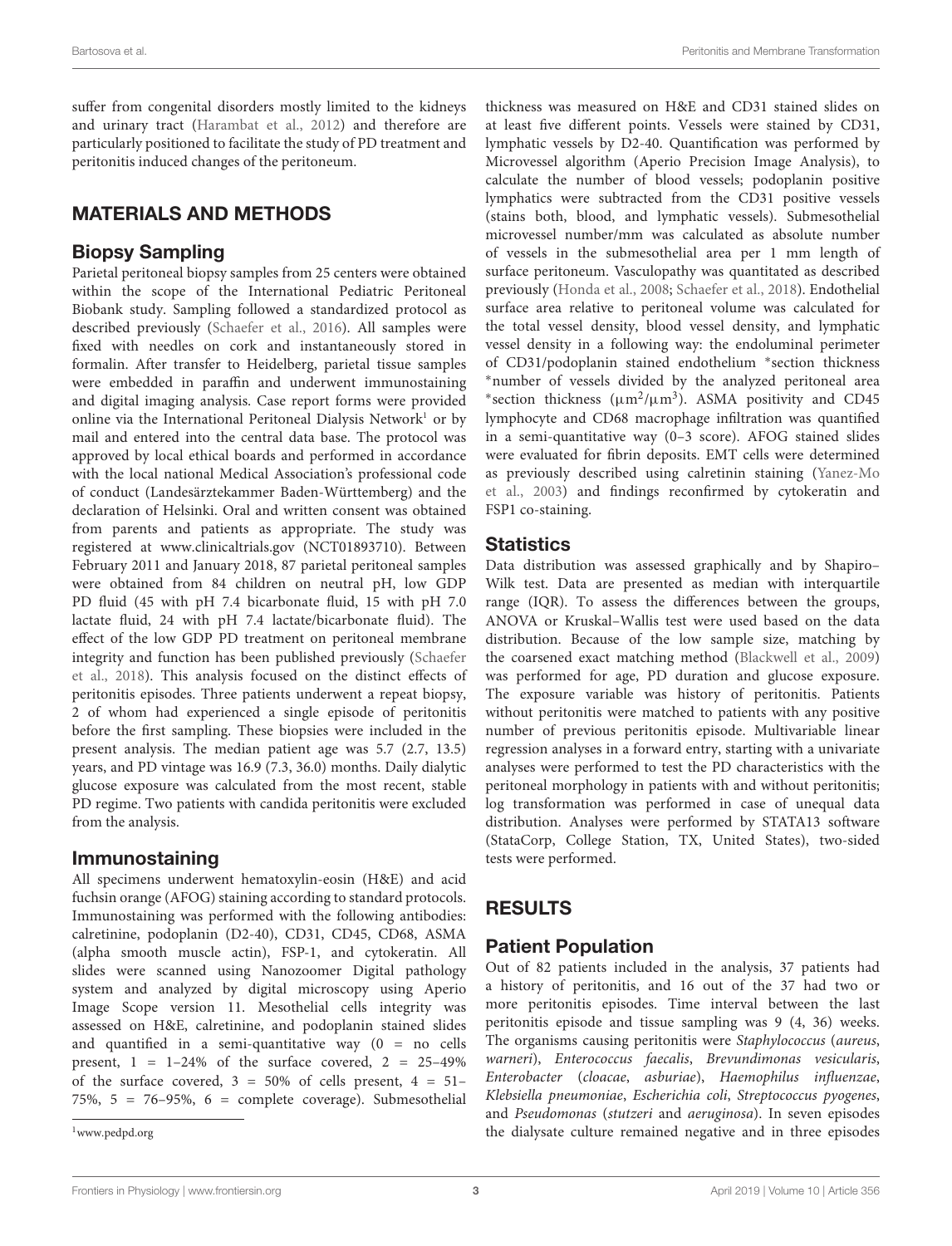#### <span id="page-5-0"></span>TABLE 1 | Patient and PD treatment characteristics and blood biochemistry at time of biopsy.

|                                | No peritonitis    | <b>Previous peritonitis</b> | p-value |
|--------------------------------|-------------------|-----------------------------|---------|
| Patients (n)                   | 47                | 38                          |         |
| Age (years)                    | 6.2(2.7, 11.8)    | 5.3(2.4, 13.5)              | 0.87    |
| Gender (% female)              | 48%               | 44%                         | 0.75    |
| BSA(m <sup>2</sup> )           | 0.8(0.5, 1.1)     | 0.8(0.5, 1.4)               | 0.57    |
| PD duration (months)           | 12.8(7.3, 27.0)   | 21.0 (12.0, 36.0)           | 0.053   |
| Glucose exposure $(g/m^2/day)$ | 100(91, 160)      | 105 (95, 127)               | 0.75    |
| Urine output (ml/24 h)         | 800 (213, 1225)   | 500 (150, 1100)             | 0.51    |
| Anuric (%)                     | 19                | 39                          | 0.064   |
| Creatinine (mg/dl)             | 8(4.2, 11.27)     | 5.05(3.34, 8.61)            | 0.22    |
| Albumin (q/l)                  | 37(34, 40)        | 35(31, 41)                  | 0.51    |
| BUN (mg/dl)                    | 57 (38, 67)       | 42(21, 57)                  | 0.09    |
| Hemoglobin (g/dl)              | 10.2(9.4, 11.5)   | 10.8(9.5, 11.7)             | 0.66    |
| Calcium (mmol/l)               | 2.4(2.35, 2.5)    | 2.4(2.3, 2.5)               | 0.33    |
| Phosphorus (mmol/l)            | 1.73(1.44, 2.05)  | 1.65(1.38, 1.93)            | 0.53    |
| PTH (pmol/l)                   | 18.3 (12.5, 42.9) | 21.4 (10.3, 40.5)           | 0.75    |
| Bicarbonate (mmol/l)           | 24 (21, 26)       | 23(21, 27)                  | 0.96    |

BSA, Body surface area; BUN, blood urea nitrogen; PTH, Parathyroid hormone.

<span id="page-5-1"></span>TABLE 2 | Characteristics and morphological findings of the patients treated with low GDP PD with and without history of peritonitis.

|                                                                                | No peritonitis    | <b>Previous peritonitis</b> | $p$ -value |
|--------------------------------------------------------------------------------|-------------------|-----------------------------|------------|
| Tissue samples (n)                                                             | 47                | 38                          |            |
| Mesothel absent                                                                | 42%               | 43%                         | 0.87       |
| Mesothel score (0-6)                                                           | 1.5(0, 3.5)       | 1(0, 3)                     | 0.33       |
| Submesothelial thickness (um)                                                  | 352 (264, 475)    | 419 (264, 550)              | 0.49       |
| Microvessel density (/mm <sup>2</sup> )                                        | 184 (112, 325)    | 169 (102, 251)              | 0.50       |
| Submesothelial microvessel number (/mm)                                        | 60 (33, 138)      | 80 (30, 115)                | 0.60       |
| Lymphatic vessel density (/mm <sup>2</sup> )                                   | 24(12, 48)        | 29(21, 43)                  | 0.49       |
| Diffuse podoplanin staining                                                    | 25%               | 26%                         | 0.94       |
| Blood cap. vessel density (/mm <sup>2</sup> )                                  | 176 (74, 270)     | 143 (66, 266)               | 0.52       |
| Total endothelial surface area ( $\mu$ m <sup>2</sup> / $\mu$ m <sup>3</sup> ) | 10.0(7.0, 18.3)   | 9.6(5.7, 13.3)              | 0.35       |
| Lym. endothelial surface area $(\mu m^2/\mu m^3)$                              | 1.9(0.9, 4.2)     | 2.0(1.3, 3.6)               | 0.75       |
| Blood cap. end. surface area $(\mu m^2/\mu m^3)$                               | 8.1(5.4, 12.9)    | 6.8(2.1, 13.0)              | 0.25       |
| $L/V$ ratio                                                                    | 0.4(0.2, 0.5)     | 0.4(0.3, 0.5)               | 0.76       |
| ASMA positivity (%)                                                            | 47%               | 59%                         | 0.27       |
| ASMA score (0-3)                                                               | 0(0, 1)           | 1(0, 2)                     | 0.081      |
| CD45 positivity (%)                                                            | 66%               | 65%                         | 0.97       |
| CD45 score (0-3)                                                               | 1(0, 2)           | 1(0, 2)                     | 0.075      |
| CD68 positivity (%)                                                            | 60%               | 70%                         | 0.18       |
| CD68 score (0-3)                                                               | 1(0, 1.5)         | 1(0, 2)                     | 0.075      |
| Fibrine positivity (%)                                                         | 21%               | 22%                         | 0.93       |
| <b>EMT</b> presence                                                            | 33%               | 41%                         | 0.49       |
| $EMT$ (cells/mm <sup>2</sup> )*                                                | 30.0 (15.0, 79.6) | 18.0 (5.0, 60.3)            | 0.22       |
| VEGF (% submesothelial area)                                                   | 33.6 (17.6, 57.0) | 32.4 (20.3, 42.9)           | 0.35       |
| pSMAD (% submesothelial area)                                                  | 14.2 (5.4, 27.0)  | 20.6 (8.7, 28.6)            | 0.19       |

Cap., capillary; end., endothelial; submes., submesothelial; lym., lymphatic; L/V ratio, lumen diameter/vessel ratio; ASMA, alpha smooth muscle actin; EMT, epithelial to mesenchymal transition. VEGF, vascular endothelial growth factor. <sup>∗</sup>Only cell scores from EMT positive patients included.

the organism was not reported. Patient and PD treatment characteristics are given in **[Table 1](#page-5-0)**. At the time of biopsy, the PD vintage was 8 months shorter in the peritonitis free patients, while dialytic glucose exposure and anthropometric parameters were similar in both groups.

## Histological Findings

Despite a longer PD duration, patients with a history of peritonitis did not differ in any of the histomorphometric parameters from peritonitis free patients (**[Table 2](#page-5-1)**). The extent of mesothelial cell loss, submesothelial fibrosis and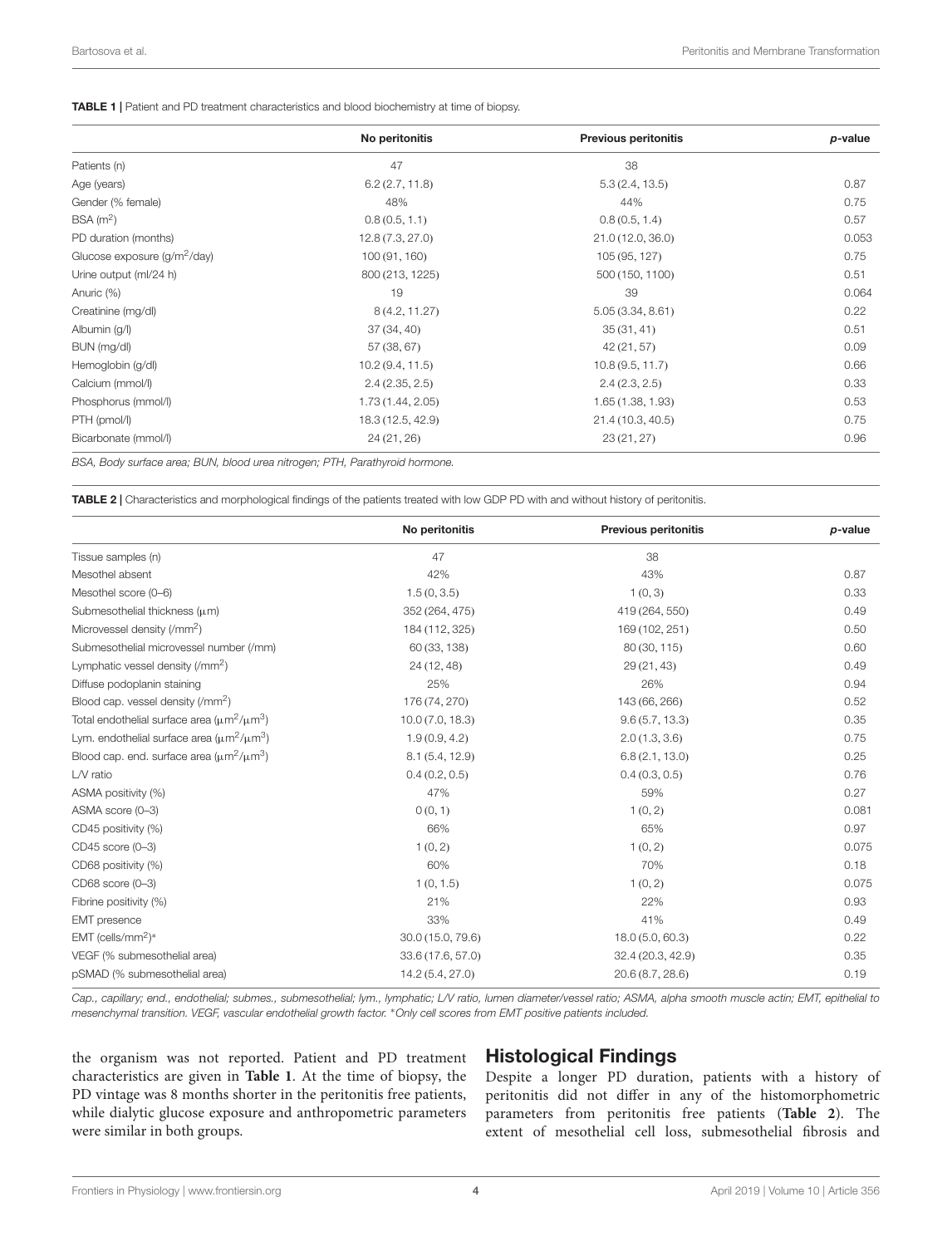hypervascularization (i.e., blood and lymphatic vessel density per mm<sup>2</sup> peritoneal surface area and per mm submesothelial tissue section length) were comparable, as were the respective endothelial surface areas available for peritoneal fluid and solute transport. Both patients groups had a similar lumen over vessel ratio. This L/V ratio was lower as previously reported for children with normal renal function and children with CKD5 [\(Schaefer et al.,](#page-10-11) [2018\)](#page-10-11), i.e., the PD patients exhibited significant peritoneal vasculopathy. The relative proportion of patients with ASMA positive, activated submesothelial fibroblasts, CD45 positive leukocytes, and CD68 positive macrophages were comparable, the differences in respective semiquantitative cell scores did not reach statistical significance in unadjusted and multivariable adjusted models (**[Table 2](#page-5-1)** and **[Supplementary Table S1](#page-9-0)**). EMT cells, key cells in the peritoneal transformation process, and key cytokines associated with peritoneal angiogenesis, VEGF, and with fibrosis, TGF-ß induced pSMAD, were not different in the two groups.

After matching groups for age, PD duration and PD related daily glucose exposure and age, all 23 histomorphometric, cellular, and inflammatory parameters were comparable (**[Table 3](#page-6-0)**).

To account for potential temporal differences, a subgroup analysis was performed according to the time since last peritonitis  $( $3,  $6, >6$  months)$ , and again, all findings were$ comparable in both groups.

When stratifying patients according to the number of peritonitis episodes experienced, the mesothelium was significantly less well preserved in patients with two and more peritonitis episodes and the L/V ratio (e.g., vasculopathy) was more severe (**[Table 4](#page-7-0)**). These patients, however, were on PD for a longer period of time and the difference did not persist in multivariable analysis when PD duration was included as an independent variable (**[Supplementary Table S2b](#page-9-0)**).

Patients who have been on PD for at least 24 months and had a history of peritonitis had a higher submesothelial thickness and a higher number of vessels per mm section

<span id="page-6-0"></span>

|                                                                                | No peritonitis    | <b>Previous peritonitis</b> | p-value |
|--------------------------------------------------------------------------------|-------------------|-----------------------------|---------|
| Patients (n)                                                                   | 24                | 24                          |         |
| Age (years)                                                                    | 4.0(1.8, 9.4)     | 3.3(1.5, 10.1)              | 0.71    |
| Gender (% female)                                                              | 46%               | 58%                         | 0.39    |
| BSA(m <sup>2</sup> )                                                           | 0.6(0.4, 1.2)     | 0.6(0.5, 1.0)               | 0.88    |
| Urine output (ml/24 h)                                                         | 1050 (400, 1425)  | 500 (300, 1100)             | 0.45    |
| Anuric (%)                                                                     | 29                | 47                          | 0.27    |
| PD duration (months)*                                                          | 11.3 (8.5, 21.4)  | 12.0(8.5, 22.4)             | 0.66    |
| Glucose exposure (g/m <sup>2</sup> /day)                                       | 97 (89, 132)      | 100 (85, 108)               | 0.64    |
| Mesothel absent                                                                | 46%               | 38%                         | 0.53    |
| Mesothel score (0-6)                                                           | 0.5(0.0, 3.5)     | 1.0(0.0, 3.0)               | 0.91    |
| Submesothelial thickness (um)                                                  | 304 (200, 358)    | 413 (250, 500)              | 0.24    |
| Microvessel density (/mm <sup>2</sup> )                                        | 200 (107, 325)    | 170 (97, 318)               | 0.82    |
| Submesothelial microvessel number (/mm)                                        | 59 (32, 75)       | 82 (30, 116)                | 0.21    |
| Lymphatic vessel density $\ell$ mm <sup>2</sup> )                              | 39(23, 56)        | 33 (22, 46)                 | 0.41    |
| Diffuse podoplanin staining                                                    | 33%               | 23%                         | 0.42    |
| Blood cap. vessel density (/mm <sup>2</sup> )                                  | 176 (71, 328)     | 139 (66, 362)               | 0.72    |
| Total endothelial surface area ( $\mu$ m <sup>2</sup> / $\mu$ m <sup>3</sup> ) | 10.0(7.7, 19.0)   | 10.2(5.9, 16.4)             | 0.82    |
| Lym. endothelial surface area ( $\mu$ m <sup>2</sup> / $\mu$ m <sup>3</sup> )  | 3.4(1.8, 5.7)     | 2.6(1.3, 4.4)               | 0.30    |
| Blood cap. end. surface area $(\mu m^2/\mu m^3)$                               | 8.0(4.1, 12.8)    | 6.7(3.3, 15.7)              | 0.89    |
| L/V ratio                                                                      | 0.4(0.2, 0.5)     | 0.4(0.3, 0.5)               | 0.28    |
| ASMA positivity (%)                                                            | 54%               | 58%                         | 0.77    |
| ASMA score (0-3)                                                               | 1(0, 1)           | 1(0, 2)                     | 0.55    |
| CD45 positivity (%)                                                            | 83%               | 71%                         | 0.30    |
| CD45 score (0-3)                                                               | 1(1, 1.5)         | 1(0, 2)                     | 0.89    |
| CD68 positivity (%)                                                            | 67%               | 79%                         | 0.33    |
| CD68 score (0-3)                                                               | 1(0, 1.5)         | 2(1, 2)                     | 0.11    |
| Fibrine positivity (%)                                                         | 25%               | 25%                         | 1.00    |
| EMT presence                                                                   | 46%               | 42%                         | 0.77    |
| $EMT$ (cells/mm <sup>2</sup> )**                                               | 49 (20, 198)      | 21(8, 65)                   | 0.34    |
| VEGF (% submes. area)                                                          | 32.2 (19.2, 63.1) | 35.0 (20.3, 51.1)           | 0.50    |
| pSMAD (% submes. area)                                                         | 18.1 (6.2, 29.1)  | 20.3 (7.3, 26.7)            | 0.65    |

Cap., capillary; end., endothelial; submes., submesothelial; lym., lymphatic; L/V ratio, lumen diameter/vessel ratio; ASMA, alpha smooth muscle actin; EMT, epithelial to mesenchymal transition. VEGF, vascular endothelial growth factor. \*At time of biopsy. \*\*Only cell scores from EMT positive patients included.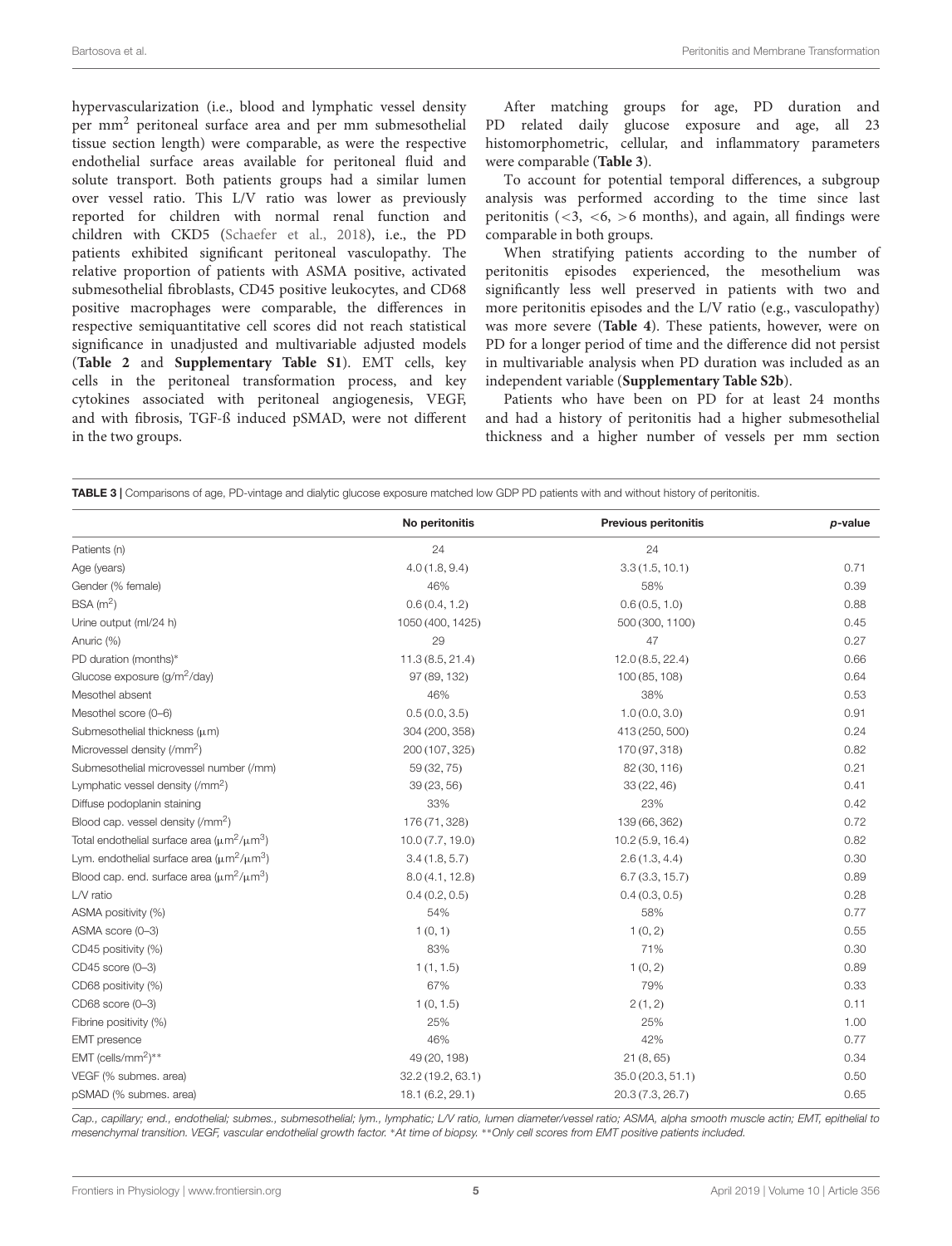<span id="page-7-0"></span>

| <b>TABLE 4</b>   Comparisons of PD patients according to the number of previous peritonitis episodes. |
|-------------------------------------------------------------------------------------------------------|
|-------------------------------------------------------------------------------------------------------|

|                                                   | No peritonitis      | 1 peritonitis       | $\geq$ 2 peritonitis | p-value |
|---------------------------------------------------|---------------------|---------------------|----------------------|---------|
| Tissue samples (n)                                | 47                  | 22                  | 16                   |         |
| Age (years)                                       | 6.1(2.6, 11.3)      | 6.2(1.6, 16.4)      | 6.7(3.1, 13.2)       | 0.96    |
| Gender (% female)                                 | 46%                 | 55%                 | 38%                  | 0.58    |
| BSA(m <sup>2</sup> )                              | 0.8(0.5, 1.1)       | 0.9(0.5, 1.5)       | 0.8(0.6, 1.1)        | 0.74    |
| PD duration (months)*                             | 12.4(7.3, 24.5)     | 13.8 (9.0, 26.0)    | 32.9 (21.0, 70.0)    | 0.018   |
| Glucose exposure (g/m <sup>2</sup> /day)          | 99.7 (91.6, 177.6)  | 101.8 (96.3, 117.1) | 111.9 (94.8, 153.8)  | 0.62    |
| Mesothel absent                                   | 39%                 | 27%                 | 71%                  | 0.037   |
| Mesothel score (0-6)                              | 1.5(0.0, 4.0)       | 2.0(0.0, 3.0)       | 0.0(0.0, 1.0)        | 0.045   |
| Submesothelial thickness $(\mu m)$                | 352 (258, 450)      | 305.3 (267, 500)    | 510 (300.2, 767.3)   | 0.21    |
| Microvessel density ( $/mm2$ )                    | 194 (115, 336)      | 159 (95, 211)       | 192 (150, 271)       | 0.15    |
| Microvessel number (/mm)                          | 61.3 (32.8, 155, 3) | 50.4(27, 82.1)      | 96.2 (79.9, 179, 4)  | 0.059   |
| Lymphatic vessel density $\ell$ mm <sup>2</sup> ) | 24.4 (12.0, 48.2)   | 22.7 (18.5, 35.4)   | 33.3 (28.3, 46.3)    | 0.44    |
| Diffuse podoplanin staining                       | 22%                 | 30%                 | 29%                  | 0.71    |
| Blood cap. vessel density (/mm <sup>2</sup> )     | 175.7 (74.1, 269.5) | 128.6 (63.2, 190.0) | 188.1 (123.9, 406.2) | 0.32    |
| Total end. surface area $(\mu m^2/\mu m^3)$       | 10.1(7.4, 18.7)     | 9.0(5.2, 11.8)      | 10.2(8.5, 15.5)      | 0.17    |
| Lymphatic end. surface area $(\mu m^2/\mu m^3)$   | 1.9(0.9, 4.2)       | 1.7(1.2, 3.7)       | 2.5(1.6, 2.9)        | 0.94    |
| Blood cap. end. surface area $(\mu m^2/\mu m^3)$  | 8.1(5.4, 12.9)      | 4.6(2.1, 8.9)       | 7.7(4.0, 15.7)       | 0.20    |
| $L/V$ ratio                                       | 0.4(0.3, 0.5)       | 0.5(0.4, 0.5)       | 0.3(0.2, 0.4)        | 0.018   |
| ASMA positivity (%)                               | 48%                 | 59%                 | 53%                  | 0.68    |
| ASMA score (0-3)                                  | 0.0(1.0, 1.0)       | 1.0(0.0, 2.0)       | 1.0(0.0, 3.0)        | 0.42    |
| CD45 positivity (%)                               | 67%                 | 68%                 | 65%                  | 0.97    |
| CD45 score (0-3)                                  | 1.0(0.0, 2.0)       | 1.5(1.0, 2.0)       | 1.0(0.0, 2.0)        | 0.76    |
| CD68 positivity (%)                               | 57%                 | 77%                 | 65%                  | 0.25    |
| CD68 score (0-3)                                  | 1.0(0.0, 2.0)       | 1.5(1.0, 2.0)       | 1.0(0.0, 2.0)        | 0.15    |
| Fibrine positivity (%)                            | 22%                 | 18%                 | 24%                  | 0.91    |
| EMT presence                                      | 33%                 | 41%                 | 41%                  | 0.72    |
| $EMT$ (cells/mm <sup>2</sup> ) <sup>**</sup>      | 35.0 (10.0, 95.0)   | 23.0(6.1, 45.3)     | 15.0(1.0, 60.3)      | 0.45    |
| VEGF (% submes. area)                             | 33.6 (17.6, 57.0)   | 33.3 (20.3, 42.2)   | 28.7 (21.1, 49.5)    | 0.64    |
| pSMAD (% submes. area)                            | 15.3(5.8, 27)       | 13.6 (6.6, 26.2)    | 25.8 (12.2, 33.6)    | 0.068   |

Cap., capillary; end., endothelial; submes., submesothelial. L/V ratio, lumen diameter/vessel ratio; ASMA, alpha smooth muscle actin; EMT, epithelial to mesenchymal transition. VEGF, vascular endothelial growth factor. \*At time of biopsy. \*\*Only cell scores from EMT positive patients included.

length, but did not differ in the vessel density per section area compared to patients with a similar dialysis vintage and no history of peritonitis (**[Table 5](#page-8-0)**). They were also more likely to have activated ASMA positive submesothelial fibroblasts compared to peritonitis free patients. In multivariable analyses, adjusting for PD duration and glucose exposure, the difference in ASMA positivity remained significant ( $p = 0.012$ ).

In multivariable analyses comprised of data from all biopsies and after adjusting for age, previous peritonitis, dialytic glucose exposure, PD duration and presence of EMT, submesothelial thickness was independently associated with PD duration and the presence of EMT ( $p = 0.002/0.036$ ). Glucose exposure independently predicted peritoneal vessel density and EMT submesothelial microvessel number per mm tissue section (p = 0.078 and 0.027) (**[Supplementary Tables S2a–c](#page-9-0)**). In subgroup analyses, after adjusting for age, glucose exposure, PD duration and EMT, submesothelial thickness was independently associated with EMT in peritonitis free patients ( $p = 0.04$ ), and with duration of PD in patients with previous peritonitis (p = 0.01) (**[Supplementary Tables S2d](#page-9-0)**,**[e](#page-9-0)**).

## **DISCUSSION**

This is the first detailed analysis of the long term impact of peritonitis on peritoneal membrane integrity in a substantial number ( $n = 82$ ) of pediatric patients on chronic PD. Patients with and without a history of peritonitis did not differ in any of the histomorphometric parameters, nor in inflammatory cell invasion, EMT, or cytokine expression. These findings suggest that, PD fluid associated toxicity in contrast to peritonitis episodes drives peritoneal membrane transformation.

Experimental in vivo studies have previously demonstrated major peritoneal inflammatory and fibrotic changes with bacterial and LPS induced peritonitis [\(Hautem et al.,](#page-10-24) [2017\)](#page-10-24). Repeated peritoneal equilibration tests suggest rapid recovery of peritoneal solute transport in most patients after a single episode of peritonitis [\(Davies et al.,](#page-10-14) [1996;](#page-10-14) [Ates et al.,](#page-10-16) [2000\)](#page-10-16), but persistent changes with repeated peritonitis episodes [\(Davies](#page-10-14) [et al.,](#page-10-14) [1996\)](#page-10-14), ultimately associating with worse technique and patient outcome [\(Boudville et al.,](#page-10-15) [2012;](#page-10-15) [Ye et al.,](#page-11-4) [2017\)](#page-11-4). Most of these data were obtained in patients treated with acidic, high GDP PD fluids. In a recent RCT, patients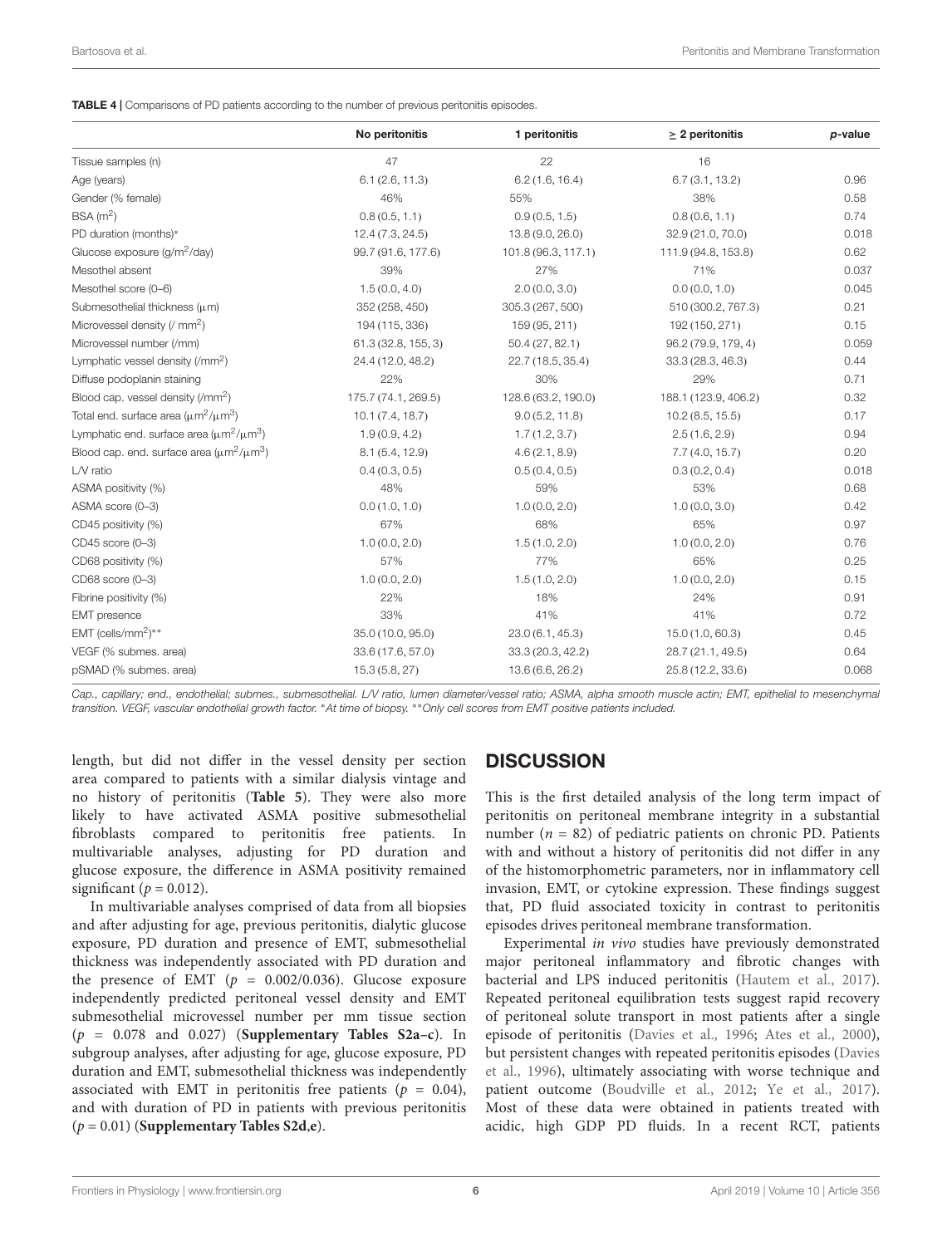<span id="page-8-0"></span>

|                                                    | No peritonitis      | <b>Previous peritonitis</b> | p-value |
|----------------------------------------------------|---------------------|-----------------------------|---------|
| Tissue samples (n)                                 | 14                  | 16                          |         |
| Age (years)                                        | 7.4(4.4, 16.7)      | 13.2 (6.7, 18.0)            | 0.35    |
| Gender (% female)                                  | 42%                 | 38%                         | 0.82    |
| BSA(m <sup>2</sup> )                               | 0.7(0.6, 1.3)       | 1.0(0.8, 1.3)               | 0.20    |
| PD duration (months)*                              | 37.6 (30.3, 48.0)   | 52.0 (32.9, 73.0)           | 0.30    |
| Glucose exposure (g/m <sup>2</sup> /day)           | 124.4 (64.3, 216.2) | 119.8 (111.9, 146.2)        | 0.82    |
| Mesothel absent                                    | 50%                 | 76%                         | 0.32    |
| Mesothel score (0-6)                               | 0(0, 2)             | 0(0, 1.5)                   | 0.42    |
| Submesothelial thickness (µm)                      | 314 (223.3, 511.0)  | 527 (308.5, 844.0)          | 0.058   |
| Microvessel density (/mm <sup>2</sup> )            | 157.4 (97.9, 278.7) | 192.4 (149.7, 236.6)        | 0.96    |
| Submesothelial microvessel number (/mm)            | 43.4 (26.0, 66.5)   | 85.9 (53.1, 179.4)          | 0.014   |
| Lymphatic vessel density $\ell$ mm <sup>2</sup> )  | 53.5 (14.5, 59.0)   | 25.1 (14.9, 39.5)           | 0.41    |
| Diffuse podplanin staining                         | 25%                 | 41%                         | 0.37    |
| Blood cap. vessel density (/mm <sup>2</sup> )      | 96 (65, 204)        | 189 (126, 224)              | 0.57    |
| Total endothelial surface area $(\mu m^2/\mu m^3)$ | 8.2(5.5, 15.2)      | 9.7(8.5, 11.5)              | 0.93    |
| Lym. endothelial surface area $(\mu m^2/\mu m^3)$  | 4.1(1.1, 5.8)       | 1.7(0.9, 2.5)               | 0.14    |
| Blood cap. end. surface area $(\mu m^2/\mu m^3)$   | 7.3(2.3, 9.0)       | 7.5(6.8, 10.9)              | 0.62    |
| L/V ratio                                          | 0.5(0.2, 0.5)       | 0.4(0.2, 0.5)               | 0.52    |
| ASMA positivity (%)                                | 33%                 | 71%                         | 0.017   |
| ASMA score (0-3)                                   | 0.0(0.0, 1.5)       | 2.0(0.0, 3.0)               | 0.56    |
| CD45 positivty (%)                                 | 50%                 | 76%                         | 0.23    |
| CD45 score (0-3)                                   | 0.5(0.0, 1.0)       | 1.0(1.0, 2.0)               | 0.79    |
| CD68 positivity (%)                                | 67%                 | 76%                         | 0.73    |
| CD68 score (0-3)                                   | 1.0(0.0, 1.0)       | 1.0(1.0, 2.0)               | 0.14    |
| Fibrine positivity (%)                             | 8%                  | 18%                         | 0.47    |
| <b>EMT</b> presence                                | 25%                 | 53%                         | 0.13    |
| $EMT$ (cells/mm <sup>2</sup> )**                   | 20.0(5.0, 20.0)     | 11.3(3.0, 26.6)             | 0.92    |
| VEGF (% submes. area)                              | 46.6 (16, 49.7)     | 28.7 (22.2, 42.9)           | 0.44    |
| pSMAD (% submes. area)                             | 11.7(9.2, 18.2)     | 25.8 (8.5, 33.6)            | 0.11    |

Cap., capillary; end., endothelial; lym., lymphatic; submes., submesothelial. L/V ratio, lumen diameter/vessel ratio; ASMA, alpha smooth muscle actin; EMT, epithelial to mesenchymal transition. VEGF, vascular endothelial growth factor. \*At time of biopsy. \*\*Only cell scores from EMT positive patients included.

treated with neutral pH, low GDP PD fluid experienced less frequent and less severe episodes of peritonitis as compared to patients treated with high GDP fluids [\(Johnson et al.,](#page-10-25) [2012\)](#page-10-25). Albeit, not analyzed in that trial, the suggestion has been made that the impact of peritonitis episodes on peritoneal membrane integrity and transport function may be less pronounced in patients treated with low GDP fluids. These assumptions, however, could not be reconfirmed in a recent meta-analysis [\(Cho et al.,](#page-10-26) [2014\)](#page-10-26). Peritoneal biopsies taken from 5 patients treated with high GDP fluids during acute peritonitis and one to 4 months thereafter demonstrated persistent mesothelial alterations and submesothelial sclerotic lesions [\(Di Paolo et al.,](#page-10-17) [1986\)](#page-10-17).

A more recent study comparing peritoneal morphology of 23 patients on low and 23 patients on high GDP fluid, suggested better preservation of the mesothelial cell layer and less submesothelial fibrosis and vasculopathy with low GDP fluid. These differences, however, were lost when previous peritonitis episodes were taken into account, suggesting that potential benefits of the low GDP fluid are superimposed by untoward peritonitis effects [\(Del Peso et al.,](#page-10-27) [2016\)](#page-10-27). Our findings in pediatric patients who used low GDP PD fluids

do not support the notion of peritonitis related peritoneal sequelae. In parietal peritoneal tissue from patients who had experienced previous peritonitis episodes, we did not observe any differences in histomorphological features, inflammatory cell invasion, in VEGF, and in TGF-ß induced pSMAD abundance and in the degree of EMT, as compared to peritoneal specimens from peritonitis free patients. EMT cells secrete VEGF and TGF-ß [\(Aroeira et al.,](#page-10-28) [2005,](#page-10-28) [2007\)](#page-10-29) and thus represent key mediators of the peritoneal transformation process [\(Yanez-](#page-11-8)[Mo et al.,](#page-11-8) [2003;](#page-11-8) [Lopez-Cabrera,](#page-10-30) [2014\)](#page-10-30), albeit their origin is debated [\(Chen et al.,](#page-10-31) [2014\)](#page-10-31). Matching for age to rule out preexisting differences in age related peritoneal thickness and vascularization [\(Schaefer et al.,](#page-11-7) [2016\)](#page-11-7), as well as for PD vintage and dialytic glucose exposure, reconfirmed the findings. Likewise, analyses according to the time interval since the last peritonitis episode, and the number of peritonitis episodes did not demonstrate any significant differences. In the small subgroup of patients with more than 2 years of PD, peritonitis positive patients exhibited some differences. The likelihood of activated fibroblast positivity persisted in multivariable analysis, suggesting that in patients on long term PD, peritonitis episodes may be associated with some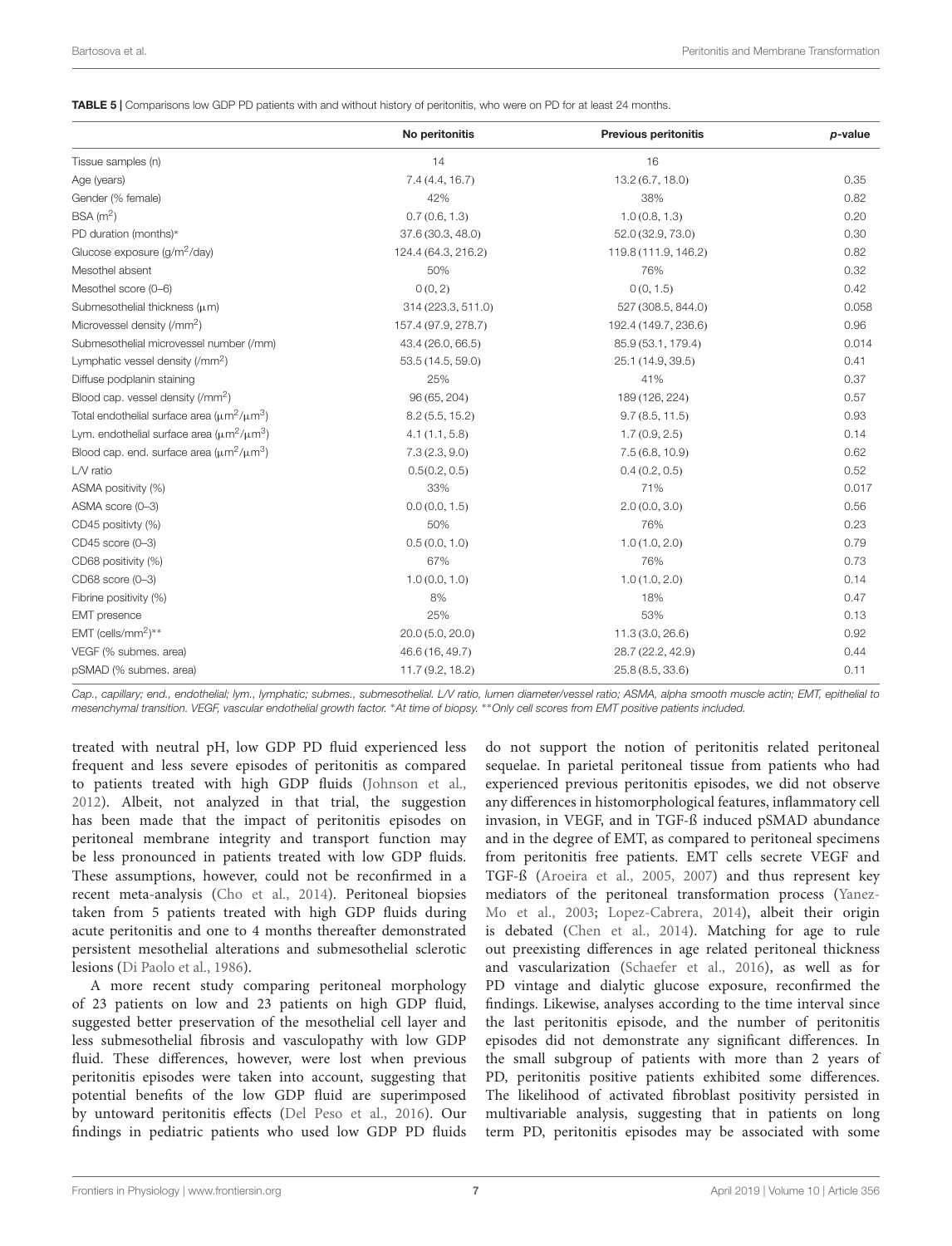enhanced peritoneal profibrotic activity, but the statistical power of this subgroup analysis is limited. In the multivariable analysis of the entire cohort, peritonitis did not predict any of the key morphological peritoneal parameters.

In contrast to the minor differences attributable to peritonitis history, PD duration and dialytic glucose exposure independently predicted the peritoneal membrane histomorphology. In multivariable analyses of all patients, PD duration predicted submesothelial thickness, and glucose exposure predicted peritoneal vessel density. PD treatment induced EMT [\(Aroeira et al.,](#page-10-29) [2007\)](#page-10-29) was associated with both submesothelial fibrosis and vessel density. History of peritonitis and the number of previous peritonitis did not predict key histomorphological outcome parameters. In subgroup analyses according to peritonitis history, submesothelial thickening was independently associated with EMT in peritonitis free patients, and with duration of PD in patients with previous peritonitis. The independent association of both submesothelial fibrosis and submesothelial vessel density with the presence of EMT cells points to the key role of EMT in the peritoneal transformation process. EMT, in turn, represents a potential biomarker, and therapeutic target [\(Aufricht et al.,](#page-10-32) [2017\)](#page-10-32).

Of note, during the past few decades, prevention and treatment of peritonitis has increasingly been guided by evidence based and repeatedly updated international recommendations (KDQQI guidelines) [\(Li et al.,](#page-10-33) [2016\)](#page-10-33). Not only has the incidence of peritonitis declined [\(Campbell et al.,](#page-10-34) [2015\)](#page-10-34), but peritonitis episodes are usually recognized early and broad spectrum antibiotic treatment covering most of the bacteria is initiated promptly. None of the centers reported unsuccessful treatment of the peritonitis episodes.

Our study has important limitations. Although this is the largest study on peritonitis induced changes of the peritoneal membrane thus far, the number of patients is not extensive, and thus the sensitivity is low. Moreover, and despite current recommendations [\(Mujais et al.,](#page-10-35) [2000;](#page-10-35) [National](#page-10-36) [Kidney Foundation,](#page-10-36) [2006\)](#page-10-36), only a minority of the contributing centers performed PET and therefore the impact of peritonitis episodes on peritoneal membrane function could not be studied comprehensively. On the other hand, strength of the study is the patient population as children are devoid of life style and aging related preexisting tissue damage and the predominant underlying diseases of these patients, such as congenital abnormalities of the kidneys and urinary tract, do not affect peritoneal integrity. This allows for a more sensitive and specific analysis. Whether growing children have a greater plasticity and thus a greater potential to compensate for peritonitis induced transient peritoneal damage is unknown.

In conclusion, our detailed analysis of the peritoneal membrane in pediatric patients on maintenance PD with neutral pH, low GDP fluids, does not support the notion of a consistent long-term impact of peritonitis episodes on the peritoneal membrane ultrastructure, on inflammatory and fibrotic cell

activity and EMT. Peritoneal alterations are primarily driven by PD duration and dialytic glucose exposure.

## DATA AVAILABILITY

The datasets generated for this study are available on request to the corresponding author.

# AUTHOR CONTRIBUTIONS

MB and BS contributed to the conception of the study, collected specimens and patient data, performed immunostainings and digital image analyses, and wrote the manuscript. FL contributed to the histological and digital imaging analyses. KV, PS, CT, RC, MD, GM-L, RB, AZ, PR, and BW collected specimens and clinical data and contributed to the manuscript. BW and FS contributed to the conception of the study. AU contributed to the conception of the study, performed the statistical analysis, and wrote the manuscript. CS conceptualized the study, contributed to specimen sampling, histological and digital imaging analyses and statistical analyses, and wrote the manuscript. All authors approved the final version of the manuscript.

# FUNDING

The International Pediatric Peritoneal Biobank is financially supported by E.N.D.I. – European Nephrology and Dialysis Institute. This work is part of the IMPROVE-PD project that has received funding from the European Union's Horizon 2020 Research and Innovation Programme under the Marie Sklodowska-Curie grant agreement number 812699.

# ACKNOWLEDGMENTS

We are grateful to Dr. E. Herpel and Mr. J. Moyers from Tissue Bank of the National Center for Tumor Diseases (NCT, Heidelberg, Germany) and Institute of Pathology (University Hospital Heidelberg) for technical assistance. We acknowledge financial support by the Deutsche Forschungsgemeinschaft within the funding programme Open Access Publishing, by the Baden-Württemberg Ministry of Science, Research and the Arts, and by Ruprecht-Karls-Universität Heidelberg.

# <span id="page-9-0"></span>SUPPLEMENTARY MATERIAL

The Supplementary Material for this article can be found online at: [https://www.frontiersin.org/articles/10.3389/fphys.](https://www.frontiersin.org/articles/10.3389/fphys.2019.00356/full#supplementary-material) [2019.00356/full#supplementary-material](https://www.frontiersin.org/articles/10.3389/fphys.2019.00356/full#supplementary-material)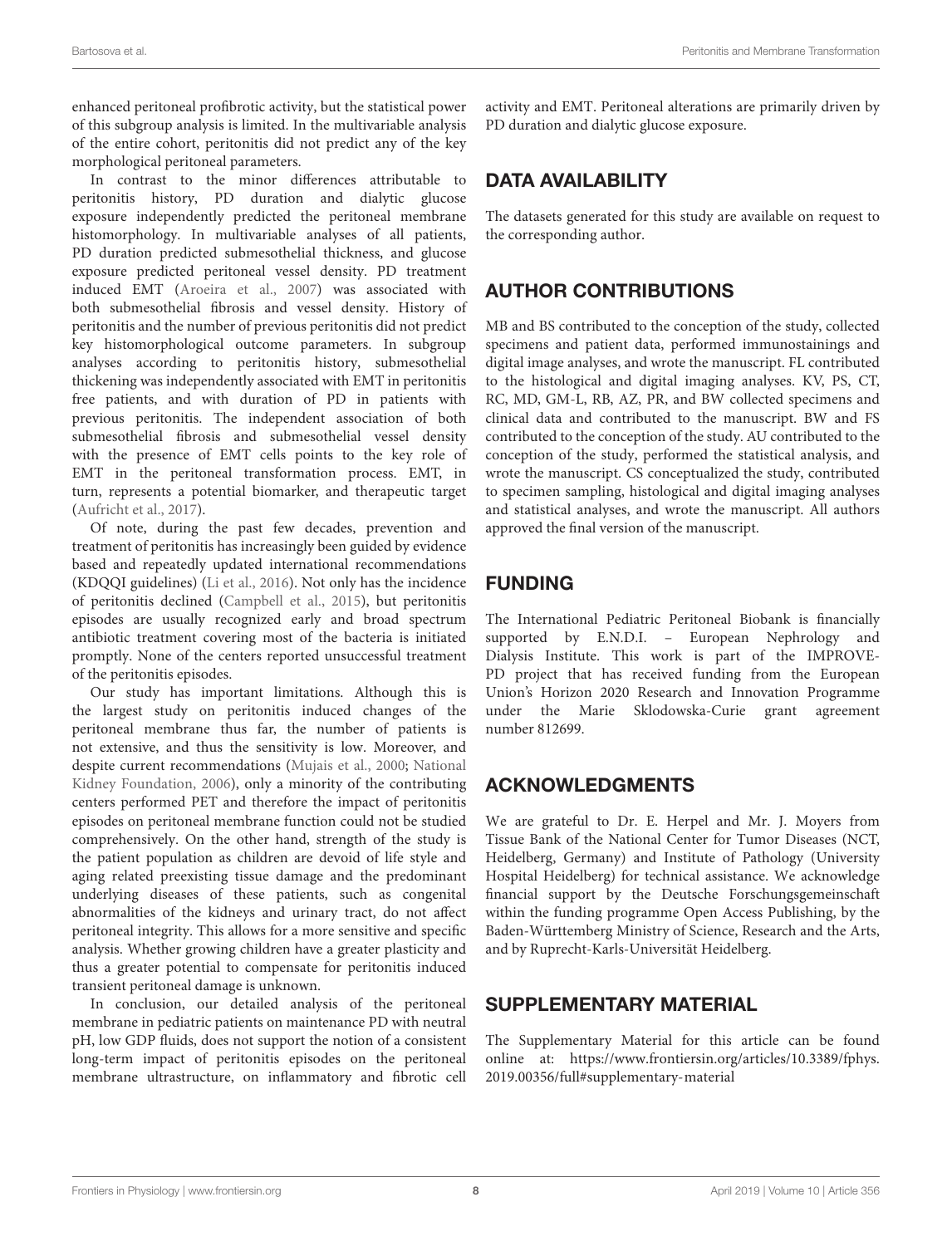- significance and potential therapeutic interventions. J. Am. Soc. Nephrol. 18, 2004–2013. [doi: 10.1681/ASN.2006111292](https://doi.org/10.1681/ASN.2006111292)
- <span id="page-10-28"></span>Aroeira, L. S., Aguilera, A., Selgas, R., Ramirez-Huesca, M., Perez-Lozano, M. L., Cirugeda, A., et al. (2005). Mesenchymal conversion of mesothelial cells as a mechanism responsible for high solute transport rate in peritoneal dialysis: role of vascular endothelial growth factor. Am. J. Kidney Dis. 46, 938–948. [doi: 10.1053/j.ajkd.2005.08.011](https://doi.org/10.1053/j.ajkd.2005.08.011)

<span id="page-10-13"></span>Andreoli, S. P., Leiser, J., Warady, B. A., Schlichting, L., Brewer, E. D., and Watkins, S. L. (1999). Adverse effect of peritonitis on peritoneal membrane function in children on dialysis. Pediatr. Nephrol. 13, 1–6. [doi: 10.1007/s0046700](https://doi.org/10.1007/s004670050553)

<span id="page-10-29"></span>Aroeira, L. S., Aguilera, A., Sánchez-Tomero, J. A., Bajo, M. A., del Peso, G., Jiménez-Heffernan, J. A., et al. (2007). Epithelial to mesenchymal transition and peritoneal membrane failure in peritoneal dialysis patients: pathologic

- <span id="page-10-16"></span>Ates, K., Koc, R., Nergizoglu, G., Erturk, S., Keven, K., Sen, A., et al. (2000). The longitudinal effect of a single peritonitis episode on peritoneal membrane transport in CAPD patients. Perit. Dial. Int. 20, 220–226.
- <span id="page-10-32"></span>Aufricht, C., Beelen, R., Eberl, M., Fischbach, M., Fraser, D., Jorres, A., et al. (2017). Biomarker research to improve clinical outcomes of peritoneal dialysis: consensus of the european training and research in peritoneal dialysis (EuTRiPD) network. Kidney Int. 92, 824–835. [doi: 10.1016/j.kint.2017.02.037](https://doi.org/10.1016/j.kint.2017.02.037)
- <span id="page-10-9"></span>Bajo, M. A., Perez-Lozano, M. L., Albar-Vizcaino, P., del Peso, G., Castro, M. J., Gonzalez-Mateo, G., et al. (2011). Low-GDP peritoneal dialysis fluid ('balance') has less impact in vitro and ex vivo on epithelial-to-mesenchymal transition (EMT) of mesothelial cells than a standard fluid. Nephrol. Dial. Transplant. 26, 282–291. [doi: 10.1093/ndt/gfq357](https://doi.org/10.1093/ndt/gfq357)
- <span id="page-10-19"></span>Balogh, P., Magyar, M., Szabo, A., Mullner, N., Liko, I., Patocs, A., et al. (2015). The subcellular compartmentalization of TGFbeta-RII and the dynamics of endosomal formation during the signaling events: An in vivo study on rat mesothelial cells. Eur. J. Cell Biol. 94, 204–213. [doi: 10.1016/j.ejcb.2015.03.001](https://doi.org/10.1016/j.ejcb.2015.03.001)
- <span id="page-10-23"></span>Blackwell, M., Iacus, S., King, G., and Porro, G. (2009). CEM: coarsened exact matching in stata. Stata J. 9, 524–546.
- <span id="page-10-12"></span>Blake, P. G. (2018). Is the peritoneal dialysis biocompatibility hypothesis dead? Kidney Int. 94, 246–248. [doi: 10.1016/j.kint.2018.04.014](https://doi.org/10.1016/j.kint.2018.04.014)
- <span id="page-10-15"></span>Boudville, N., Kemp, A., Clayton, P., Lim, W., Badve, S. V., Hawley, C. M., et al. (2012). Recent peritonitis associates with mortality among patients treated with peritoneal dialysis. J. Am. Soc. Nephrol. 23, 1398–1405. [doi: 10.1681/asn.](https://doi.org/10.1681/asn.2011121135) [2011121135](https://doi.org/10.1681/asn.2011121135)
- <span id="page-10-1"></span>Braun, N., Alscher, D. M., Fritz, P., Edenhofer, I., Kimmel, M., Gaspert, A., et al. (2011). Podoplanin-positive cells are a hallmark of encapsulating peritoneal sclerosis. Nephrol. Dial. Transplant. 26, 1033–1041. [doi: 10.1093/ndt/gfq488](https://doi.org/10.1093/ndt/gfq488)
- <span id="page-10-34"></span>Campbell, D. J., Johnson, D. W., Mudge, D. W., Gallagher, M. P., and Craig, J. C. (2015). Prevention of peritoneal dialysis-related infections. Nephrol. Dial. Transplant. 30, 1461–1472. [doi: 10.1093/ndt/gfu313](https://doi.org/10.1093/ndt/gfu313)
- <span id="page-10-31"></span>Chen, Y. T., Chang, Y. T., Pan, S. Y., Chou, Y. H., Chang, F. C., Yeh, P. Y., et al. (2014). Lineage tracing reveals distinctive fates for mesothelial cells and submesothelial fibroblasts during peritoneal injury. J. Am. Soc. Nephrol. 25, 2847–2858. [doi: 10.1681/asn.2013101079](https://doi.org/10.1681/asn.2013101079)
- <span id="page-10-26"></span>Cho, Y., Johnson, D. W., Craig, J. C., Strippoli, G. F., Badve, S. V., and Wiggins, K. J. (2014). Biocompatible dialysis fluids for peritoneal dialysis. Coch. Database Syst. Rev. 3:Cd007554. [doi: 10.1002/14651858.CD007554.pub2](https://doi.org/10.1002/14651858.CD007554.pub2)
- <span id="page-10-14"></span>Davies, S. J., Bryan, J., Phillips, L., and Russell, G. I. (1996). Longitudinal changes in peritoneal kinetics: the effects of peritoneal dialysis and peritonitis. Nephrol. Dial. Transplant. 11, 498–506.
- <span id="page-10-2"></span>Davies, S. J., Phillips, L., Griffiths, A. M., Russell, L. H., Naish, P. F., and Russell, G. I. (1998). What really happens to people on long-term peritoneal dialysis? Kidney Int. 54, 2207–2217. [doi: 10.1046/j.1523-1755.1998.](https://doi.org/10.1046/j.1523-1755.1998.00180.x) [00180.x](https://doi.org/10.1046/j.1523-1755.1998.00180.x)
- <span id="page-10-3"></span>Davies, S. J., Phillips, L., Naish, P. F., and Russell, G. I. (2001). Peritoneal glucose exposure and changes in membrane solute transport with time on peritoneal dialysis. J. Am. Soc. Nephrol. 12, 1046–1051.
- <span id="page-10-27"></span>Del Peso, G., Jimenez-Heffernan, J. A., Selgas, R., Remon, C., Ossorio, M., Fernandez-Perpen, A., et al. (2016). Biocompatible dialysis solutions preserve peritoneal mesothelial cell and vessel wall integrity. a case-control study on human biopsies. Perit. Dial. Int. 36, 129–134. [doi: 10.3747/pdi.2014.0](https://doi.org/10.3747/pdi.2014.00038) [0038](https://doi.org/10.3747/pdi.2014.00038)
- <span id="page-10-17"></span>Di Paolo, N., Sacchi, G., De Mia, M., Gaggiotti, E., Capotondo, L., Rossi, P., et al. (1986). Morphology of the peritoneal membrane during continuous ambulatory peritoneal dialysis. Nephron 44, 204–211. [doi: 10.1159/000183987](https://doi.org/10.1159/000183987)
- <span id="page-10-7"></span>Grossin, N., Wautier, M. P., Wautier, J. L., Gane, P., Taamma, R., and Boulanger, E. (2006). Improved in vitro biocompatibility of bicarbonate-buffered peritoneal dialysis fluid. Perit. Dial. Int. 26, 664–670.
- <span id="page-10-10"></span>Haas, S., Schmitt, C. P., Arbeiter, K., Bonzel, K. E., Fischbach, M., John, U., et al. (2003). Improved acidosis correction and recovery of mesothelial cell mass with neutral-pH bicarbonate dialysis solution among children undergoing automated peritoneal dialysis. J. Am. Soc. Nephrol. 14, 2632–2638.
- <span id="page-10-21"></span>Harambat, J., van Stralen, K. J., Kim, J. J., and Tizard, E. J. (2012). Epidemiology of chronic kidney disease in children. Pediatr. Nephrol. 27, 363–373. [doi: 10.1007/](https://doi.org/10.1007/s00467-011-1939-1) [s00467-011-1939-1](https://doi.org/10.1007/s00467-011-1939-1)
- <span id="page-10-24"></span>Hautem, N., Morelle, J., Sow, A., Corbet, C., Feron, O., Goffin, E., et al. (2017). The NLRP3 Inflammasome has a critical role in peritoneal dialysis-related peritonitis. J. Am. Soc. Nephrol. 28, 2038–2052. [doi: 10.1681/asn.2016070729](https://doi.org/10.1681/asn.2016070729)
- <span id="page-10-22"></span>Honda, K., Hamada, C., Nakayama, M., Miyazaki, M., Sherif, A. M., Harada, T., et al. (2008). Impact of uremia, diabetes, and peritoneal dialysis itself on the pathogenesis of peritoneal sclerosis: a quantitative study of peritoneal membrane morphology. Clin. J. Am. Soc. Nephrol. 3, 720–728. [doi: 10.2215/](https://doi.org/10.2215/CJN.03630807) [CJN.03630807](https://doi.org/10.2215/CJN.03630807)
- <span id="page-10-25"></span>Johnson, D. W., Brown, F. G., Clarke, M., Boudville, N., Elias, T. J., Foo, M. W., et al. (2012). Effects of biocompatible versus standard fluid on peritoneal dialysis outcomes. J. Am. Soc. Nephrol. 23, 1097–1107. [doi: 10.1681/asn.2011](https://doi.org/10.1681/asn.2011121201) [121201](https://doi.org/10.1681/asn.2011121201)
- <span id="page-10-18"></span>Katz, S., Balogh, P., Nagy, N., and Kiss, A. L. (2012). Epithelial-to-mesenchymal transition induced by Freund's adjuvant treatment in rat mesothelial cells: a morphological and immunocytochemical study. Pathol. Oncol. Res. 18, 641–649. [doi: 10.1007/s12253-011-9489-1](https://doi.org/10.1007/s12253-011-9489-1)
- <span id="page-10-33"></span>Li, P. K., Szeto, C. C., Piraino, B., de Arteaga, J., Fan, S., Figueiredo, A. E., et al. (2016). ISPD peritonitis recommendations: 2016 update on prevention and treatment. Perit. Dial. Int. 36, 481–508. [doi: 10.3747/pdi.2016.00078](https://doi.org/10.3747/pdi.2016.00078)
- <span id="page-10-30"></span>Lopez-Cabrera, M. (2014). Mesenchymal conversion of mesothelial cells is a key event in the pathophysiology of the peritoneum during peritoneal dialysis. Adv. Med. 2014:473134. [doi: 10.1155/2014/473134](https://doi.org/10.1155/2014/473134)
- <span id="page-10-20"></span>Margetts, P. J., Kolb, M., Yu, L., Hoff, C. M., Holmes, C. J., Anthony, D. C., et al. (2002). Inflammatory cytokines, angiogenesis, and fibrosis in the rat peritoneum. Am. J. Pathol. 160, 2285–2294. [doi: 10.1016/s0002-9440\(10\)](https://doi.org/10.1016/s0002-9440(10)61176-5) [61176-5](https://doi.org/10.1016/s0002-9440(10)61176-5)
- <span id="page-10-0"></span>Mehrotra, R., Devuyst, O., Davies, S. J., and Johnson, D. W. (2016). The current state of peritoneal dialysis. J. Am. Soc. Nephrol. 27, 3238–3252. [doi: 10.1681/](https://doi.org/10.1681/asn.2016010112) [asn.2016010112](https://doi.org/10.1681/asn.2016010112)
- <span id="page-10-4"></span>Mortier, S., De Vriese, A. S., McLoughlin, R. M., Topley, N., Schaub, T. P., Passlick-Deetjen, J., et al. (2003). Effects of conventional and new peritoneal dialysis fluids on leukocyte recruitment in the rat peritoneal membrane. J. Am. Soc. Nephrol. 14, 1296–1306.
- <span id="page-10-6"></span>Mortier, S., Faict, D., Lameire, N. H., and De Vriese, A. S. (2005). Benefits of switching from a conventional to a low-GDP bicarbonate/lactate-buffered dialysis solution in a rat model. Kidney Int. 67, 1559–1565. [doi: 10.1111/j.1523-](https://doi.org/10.1111/j.1523-1755.2005.00237.x) [1755.2005.00237.x](https://doi.org/10.1111/j.1523-1755.2005.00237.x)
- <span id="page-10-5"></span>Mortier, S., Faict, D., Schalkwijk, C. G., Lameire, N. H., and De Vriese, A. S. (2004). Long-term exposure to new peritoneal dialysis solutions: effects on the peritoneal membrane. Kidney Int. 66, 1257–1265. [doi: 10.1111/j.1523-1755.](https://doi.org/10.1111/j.1523-1755.2004.00879.x) [2004.00879.x](https://doi.org/10.1111/j.1523-1755.2004.00879.x)
- <span id="page-10-35"></span>Mujais, S., Nolph, K., Gokal, R., Blake, P., Burkart, J., Coles, G., et al. (2000). Evaluation and management of ultrafiltration problems in peritoneal dialysis. Perit. Dial. Int. 20(Suppl. 4), S5–S21.
- <span id="page-10-36"></span>National Kidney Foundation. (2006). Clinical Practice Guidelines and Clinical Practice Recommendations 2006 Updates. Available at: [http://kidneyfoundation.](http://kidneyfoundation.cachefly.net/professionals/KDOQI/guideline_upHD_PD_VA/pd_guide6.htm) [cachefly.net/professionals/KDOQI/guideline\\_upHD\\_PD\\_VA/pd\\_guide6.htm.](http://kidneyfoundation.cachefly.net/professionals/KDOQI/guideline_upHD_PD_VA/pd_guide6.htm) (accessed December 20, 2018).
- <span id="page-10-8"></span>Rippe, B. (2009). Peritoneal angiogenesis in response to dialysis fluid. Contrib. Nephrol. 163, 60–66. [doi: 10.1159/000223781](https://doi.org/10.1159/000223781)
- <span id="page-10-11"></span>Schaefer, B., Bartosova, M., Macher-Goeppinger, S., Sallay, P., Voros, P., Ranchin, B., et al. (2018). Neutral pH and low-glucose degradation product dialysis fluids induce major early alterations of the peritoneal membrane in children on peritoneal dialysis. Kidney Int. 94, 419–429. [doi: 10.1016/j.kint.](https://doi.org/10.1016/j.kint.2018.02.022) [2018.02.022](https://doi.org/10.1016/j.kint.2018.02.022)

[50553](https://doi.org/10.1007/s004670050553)

**REFERENCES**